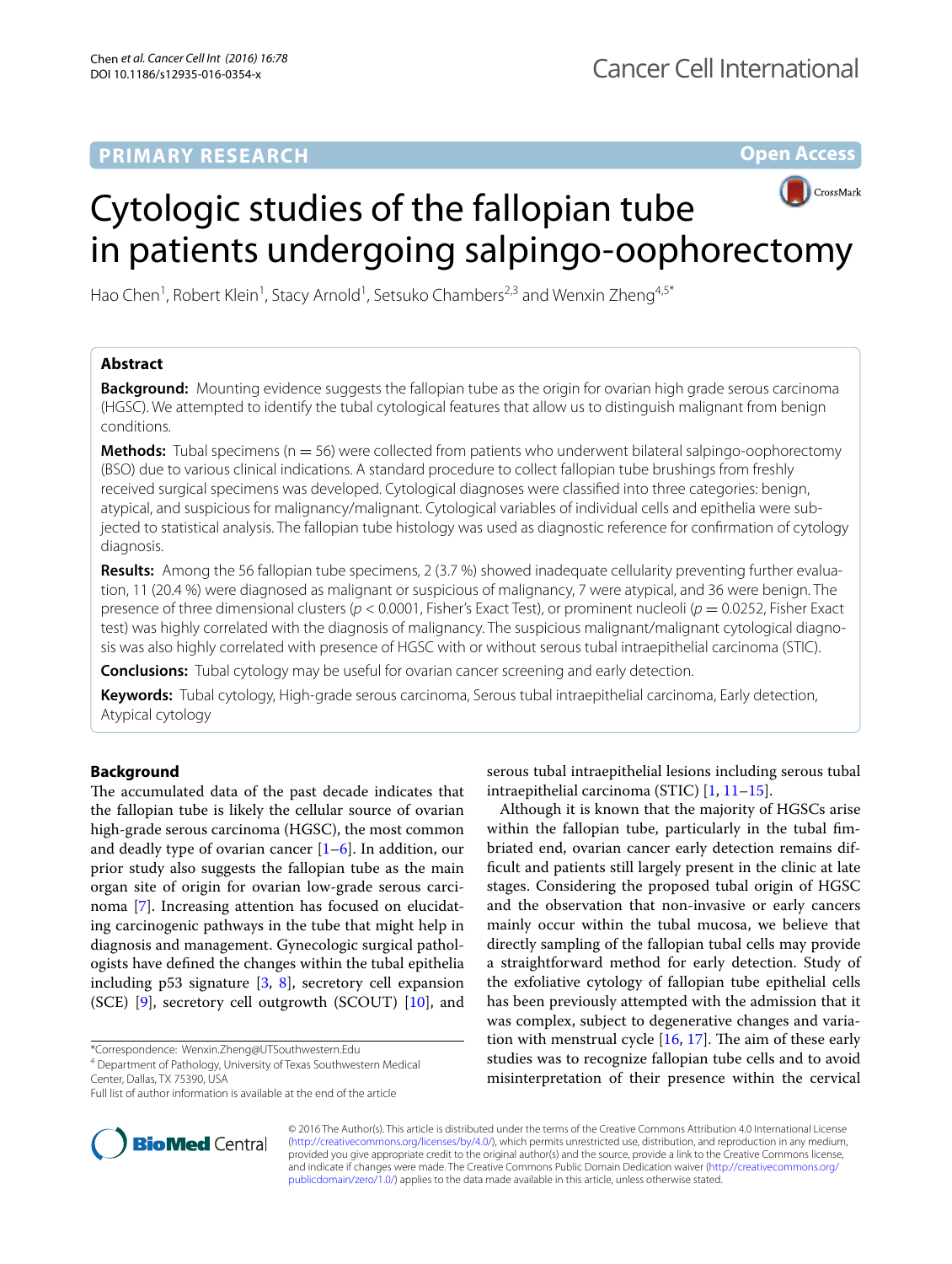Pap smears. Since then, only two reports have attempted to characterize the tubal cytological features using liquid based cytology. These studies were performed with the aims of minimizing false positive interpretations of cytology specimens obtained in association with risk-reducing salpingo-oophorectomy [\[18\]](#page-6-6) and development of a screening test for adnexal malignancy [[19\]](#page-6-7).

The reasons why tubal cytology studies remain under developed relate mainly to the short timeframe of elucidation of serous carcinogenesis. It is our prediction that tubal cytology may become a practical approach for early detection or clinical decision making prior to prophylactic salpingo-oophorectomy.

With the above understanding, in this preliminary study, we develop a baseline tubal cytology method and study its ability to distinguish malignant from benign conditions affecting the fallopian tube.

## **Methods**

### **Patient selection**

An Institutional Review Board approval was obtained from University of Arizona prior to commencing the study. A total of 38 patients were recruited resulting in 56 fallopian tube specimens. In this study, cells from bilateral fallopian tubes were combined into a single vial to generate one specimen for each of 20 patients. The remaining specimens represented samples from a single fallopian tube. Samples from pregnant women were excluded. Patients' age ranged from 32 to 86 years old with a mean of 55 years, of whom 26 patients were post-menopausal and 12 patients were pre-menopausal. Informed consent was obtained from each patient.

#### **Fallopian tube epithelium collection**

Following surgical excision, a fresh specimen was received and the fallopian tube was identified. Specimens were collected within 30 min after the clamping and placed into the ThinPrep vial. A standard procedure using a cytobrush to collect fallopian tube brushings into a ThinPrep vial was developed. A cytobrush was introduced into the lumen and rotated gently before being withdrawn across the fimbriated surface. The cytobrush containing obtained tubal cells was agitated in 20 ml of Cytolyte, the ThinPrep solution, which contained 10 % formalin to ensure minimal changes of cytology. A Thin Prep, one hematoxylin and eosin (H&E) stained cytospin and two unstained cytospin preparations were made from the cellular sample fluid. The remainder of the fluid was concentrated into a 1 ml vial and frozen at −80 °C.

## **Cytology evaluation**

All cytology slides were reviewed in a blinded fashion without knowledge of corresponding pathology

diagnosis. Three co-authors with cytology expertise individually reviewed the cases and consented diagnostic categories were recorded. Samples were classified into benign, atypical, suspicious for malignancy/malignant categories. A diagnosis of suspicious for malignancy was rendered when less than 2 malignant cell clusters were present in a single sample. The ThinPrep slide was evaluated for cellularity (in quartiles), mesothelial like sheets, tubal epithelium, background (clean, mucin, blood or necrosis), large single cells, three dimensional cluster of cells, nucleoli and anisonucleosis (>4 times) within epithelial cells groups. An arbitrary adequacy criterion of at least five epithelia clusters without apparent mesothelial like sheets in a single specimen was applied.

# **Clinicopathologic correlation between cytological diagnosis and permanent pathologic findings**

The surgical specimens were processed in the standard manner with the exception that the fallopian tubes were entirely submitted for evaluation. Fisher's Exact Test was used for correlation between cytological variables and cytological diagnosis. Chi square test was used for the correlation between cytological diagnosis and histological diagnosis. Statistical analyses were performed using JMP 11.2.0 (SAS Institute Inc., Cary, NC).

## **Results**

### **Cytological evaluation of the ThinPrep slide**

The cytology slides were reviewed microscopically based on the diagnostic criteria described above. Among the 56 fallopian tube specimens from 38 distinct patients, 2 specimens (from 2 distinct patients) (3.7 %) showed inadequate cellularity (less than 5 benign clusters present) preventing further evaluation, 11 specimens (9 patients) were diagnosed as malignant or suspicious of malignancy, 7 specimens (5 patients) were diagnosed as atypical, and 36 specimens (22 patients) were diagnosed as benign. The age distribution, menopausal status and cytological diagnoses of the patients are summarized in Table [1.](#page-2-0)

Figure [1](#page-2-1) illustrates the cytological appearance of benign fallopian tube brushing. The background consists mostly of single cells or small cell cluster (<4 cells). Scattered large cells are present, often devoid of cytoplasm (Fig. [1](#page-2-1)a). These large cells probably represent tubal secretory cells based on their nuclear characteristics. Benign tubal epithelial clusters are usually angulated sheets containing a mixture of cell types, some of which are ciliated (Fig. [1d](#page-2-1), e). Nucleoli are usually inconspicuous. Mesothelial clusters are often seen intermingled with tubal epithelial clusters (Fig. [1c](#page-2-1)). Psammoma bodies can be occasionally seen within a benign cytologic context.

Cytological appearance of malignancy shows threedimensional clusters composed of cells with prominent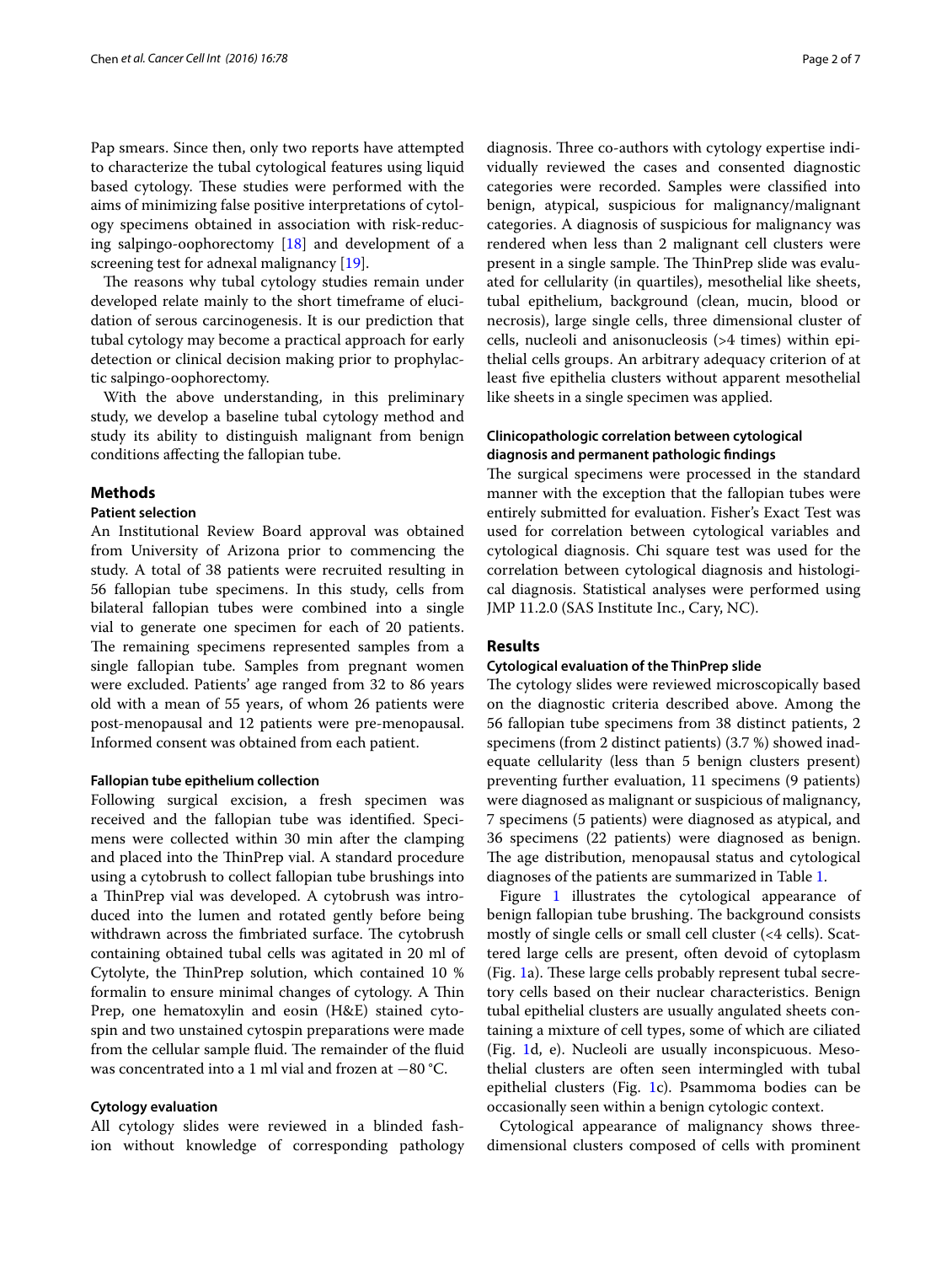|                      | Post-menopause |                                       | Pre-menopause |                                       |
|----------------------|----------------|---------------------------------------|---------------|---------------------------------------|
|                      | Age            | # Specimens (# patients) <sup>a</sup> | Age           | # Specimens (# patients) <sup>a</sup> |
| Inadequate           | $74 - 81$      | 2(2)                                  |               |                                       |
| Benign               | $54 - 78$      | 22(13)                                | $38 - 55$     | 14(9)                                 |
| Atypical             | $54 - 69$      | 3(2)                                  | $32 - 51$     | 4(3)                                  |
| Suspicious/malignant | $56 - 86$      | 11 (9)                                |               | $\overline{\phantom{m}}$              |
| Total                |                | 38(26)                                |               | 18(12)                                |

<span id="page-2-0"></span>**Table 1 Distribution of subjects by age, menstrual status and cytologic diagnosis**

<sup>a</sup> A single patient may have two fallopian tube specimens; alternatively both fallopian tubes may have been sampled into a single vial



<span id="page-2-1"></span>nucleoli and anisonucleosis (Fig. [2b](#page-3-0)). Atypical cytology shows angulated sheet composed of atypical cells with small nucleoli and moderate aniosnucleosis. Significantly, three-dimensional clustering is absent (Fig. [2a](#page-3-0)).

# **Correlation between cytological features with cytological diagnoses**

At the time of evaluation, individual cases are further evaluated for other cytological features, including anisonucleosis (>4 times) within epithelial cell groups, large cherry red nucleoli, small cherry red nucleoli, mesothelial like sheets, large single cells, and three dimensional clusters of cells. Among all these variables, the presence of three dimensional clusters and large cherry red nucleoli show significant correlation with a malignant cytology diagnosis (see Table [2](#page-3-1) for details). The presence of threedimensional clusters ( $p < 0.0001$ , Fisher's Exact Test), or prominent nucleoli ( $p = 0.0252$ , Fisher Exact test) increase the likelihood that the cytologic diagnosis will be suspicious or malignant. In addition, lack of nucleoli decreases the likelihood that the cytologic diagnosis will be suspicious for malignancy ( $p = 0.0494$ ).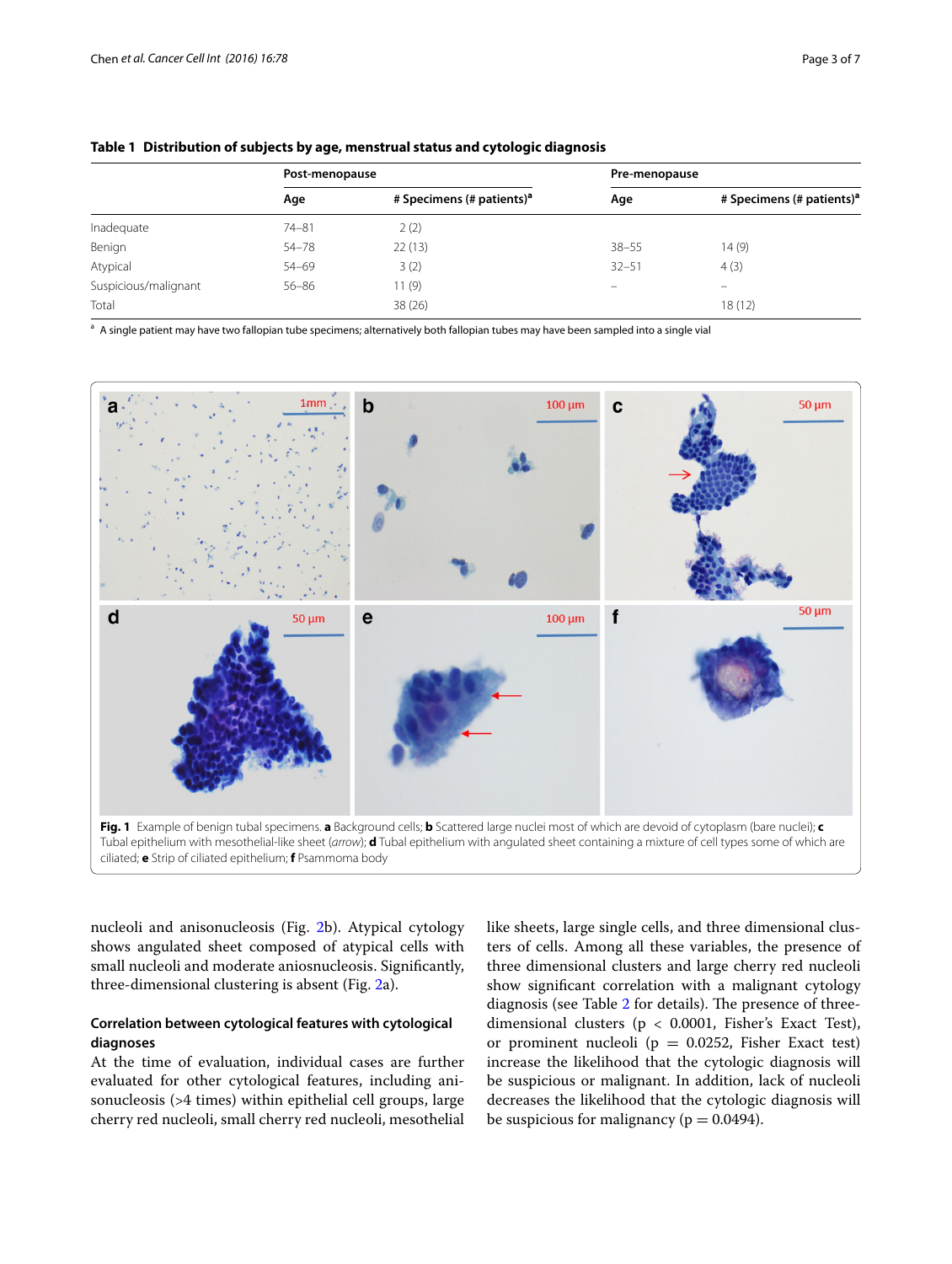![](_page_3_Figure_2.jpeg)

<span id="page-3-1"></span><span id="page-3-0"></span>**Table 2 Correlation of cytological findings with malignant cytological diagnoses**

|               | Aniso<br>nucleosis $(\pm)$ | Large cherry red<br>nucleoli $(\pm)$ | Small cherry red<br>nucleoli $(\pm)$ | Large<br>cells $(\pm)$ | Mesothelial<br>like sheets $(\pm)$ | 3 dimensional<br>cluster $(\pm)$ |
|---------------|----------------------------|--------------------------------------|--------------------------------------|------------------------|------------------------------------|----------------------------------|
| Malignant     | 7/4                        | 9/2                                  | 2/9                                  | 4/7                    | 5/6                                | 11/0                             |
| Non-malignant | 17/26                      | /42                                  | 20/23                                | 39/4                   | 21/22                              | <b>NA</b>                        |
| p value       | $*$                        | 0.0252                               | $*$                                  | $*$                    |                                    | < 0.0001                         |

 $*$  p > 0.05

# **Correlation between cytological diagnoses with permanent histological diagnoses**

The cytological diagnosis of malignant or suspicious for malignancy is highly correlated with the histological diagnosis of HGSC (100 %). All malignant cytology cases show ovarian HGSC on histology. Interestingly, two malignant cytology specimens (from two different patients) show no histological fallopian tube involvement. In addition to HGSC, we also identified two cases where concurrent intraepithelial neoplasia was also identified on cytology. In these cases, a HGSC-like cell group is noted within the context of angulated sheet of normal epithelial cells (Fig. [3](#page-4-0)). We noted that these were the only two cases among all cases involved in the study, which also showed STIC in their permanent histological diagnoses. Therefore, intraepithelial neoplasia on cytological evaluation appears to correlate well with STIC on histo-logical diagnosis. Figure [3](#page-4-0) depicts the cytological and histological appearance of such a case.

Atypical cytological diagnoses are usually associated with non-malignant neoplasm or proliferative disorders (including endosalpingosis, paratubal cyst, cystadenoma, borderline tumor, and tubal hyperplasia). However, atypical cytological diagnoses are not significantly correlated with any specific histological diagnoses (data not shown). The correlation of patients' histological diagnosis with cytological findings is summarized in Table [3.](#page-4-1) In the 5 cases of atypical fallopian tube cytology, the patient's age, menopausal status and histological diagnoses are shown in Table [4.](#page-4-2)

## **Discussion**

By the time of detection, up to 90 % of patients with HGSC are already in the advanced stages of the disease [[20\]](#page-6-8). There is a pressing need for early detection of HGSC. Otsuka and colleagues explored a cytobrush method to examine the samples from endometrial cavity [[21\]](#page-6-9). Although this study showed cytological evaluation can be a useful tool for early detection of pelvic HGSC, the sensitivity of the test from endometrial samples is extremely low. The accumulated data  $[1-7]$  $[1-7]$  $[1-7]$  in the past decade suggests a tubal origin of ovarian serous cancers. STIC sampling directly from the fallopian tube could be a sensitive way for picking up neoplastic cells when it is not visible grossly. Two previous studies [\[18](#page-6-6), [19](#page-6-7)] explored the utility of laparoscopic cytologic sampling of benign fallopian tubes and showed promising results. In this study, our main purpose is to characterize the cytological features of malignant and non-malignant fallopian tube epithelium and to test the sensitivity of fallopian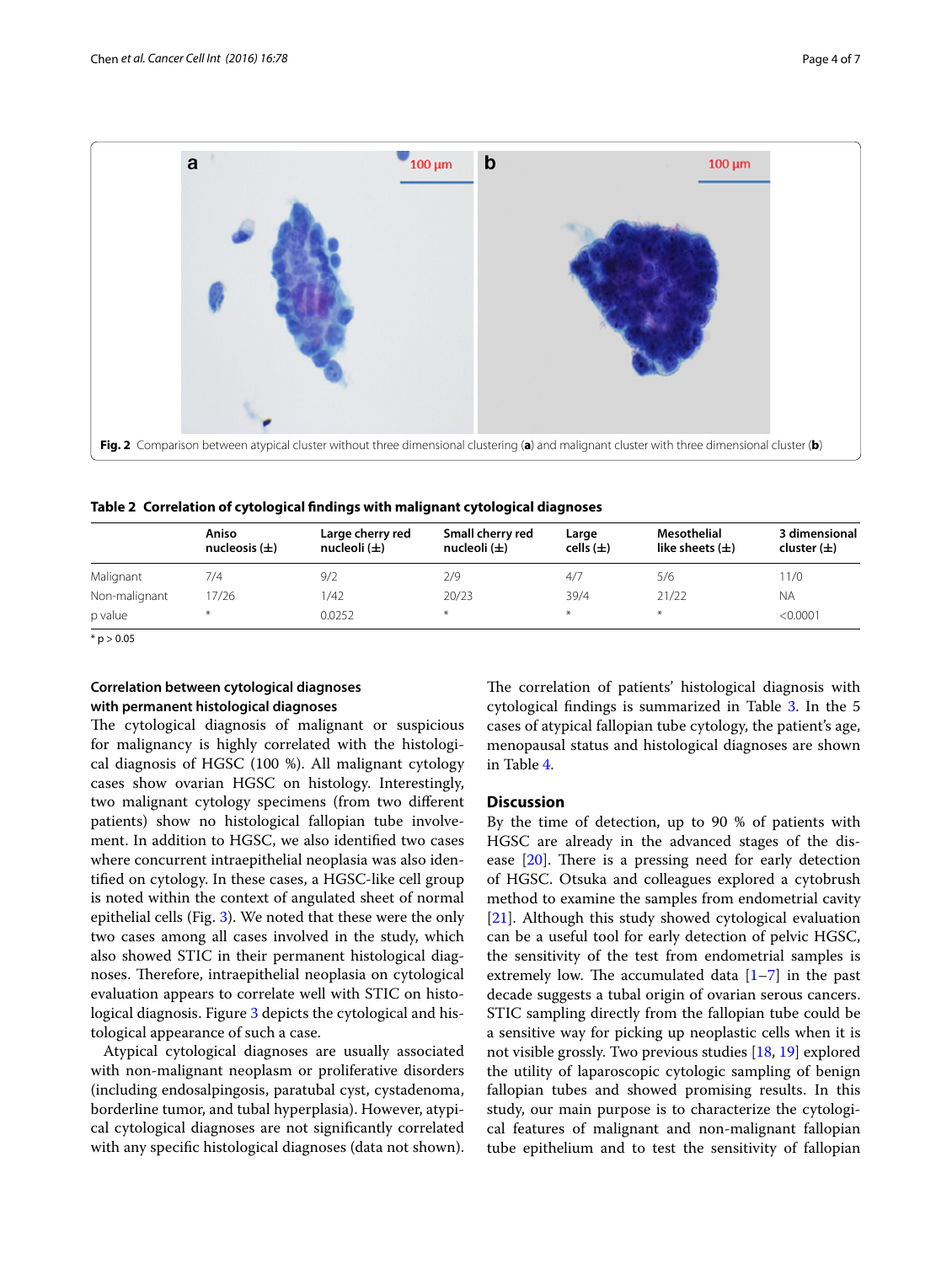![](_page_4_Figure_2.jpeg)

<span id="page-4-1"></span><span id="page-4-0"></span>

|  |  |  | Table 3 Correlation of patient's histological diagnosis with cytological diagnosis |  |
|--|--|--|------------------------------------------------------------------------------------|--|
|--|--|--|------------------------------------------------------------------------------------|--|

|                                                    | Benign cytology <sup>a</sup> | Atypical cytology <sup>a</sup> | Malignant cytology <sup>a</sup> |
|----------------------------------------------------|------------------------------|--------------------------------|---------------------------------|
| <b>HGSC</b>                                        |                              |                                | 11(9)                           |
| No significant ovarian or fallopian tube pathology | 15(10)                       | (1)                            | $\overline{\phantom{0}}$        |
| Non-malignant/proliferative                        | 21 (12)                      | ' (5)                          |                                 |

<sup>a</sup> No. of specimens (No. of patients)

<span id="page-4-2"></span>

| Aqe | M/PM | Dx                                                                  |
|-----|------|---------------------------------------------------------------------|
| 47  | Pre  | Tubal hyperplasia; ovarian serous borderline tumor; endosalpingosis |
|     | Pre  | Ovarian cystadenoma; peritubal cyst                                 |
| 69  | Post | Ovarian cystadenoma; peritubal cyst                                 |
| 32  | Pre  | Uterine endometrioid carcinoma, peritubal cyst                      |
| 48  | pre  | No significant ovarian or fallopian tube pathology                  |
|     |      |                                                                     |

tube sampling in detecting HSCG and STIC. Our sensitivity and specificity for identifying HGSC and STIC was 100 %. However, it is to be noted that the cancer cases in this pilot study were all clinically apparent.

The background cells in the thin-prep slide consists of single cells or small clusters (<3 cells). Scattered large cells are present, consisting of 5–20 % of the total background cells. Most of the large cells are devoid of cytoplasm, presenting as large bare nuclei. These large cells are presumed to be secretory cells on the basis of their nuclear size and characteristics. Benign cell clusters usually form angulated cell sheets composed of cells of different size with minimal nuclear atypia. Presence of cilia at the edge of the cluster and intra-cluster mesothelial-like sheets further supports the benign nature of the cluster.

In contrast to the features of benign cytology, among all the cytological variables evaluated, the most prominent cytologic features for malignancy include three-dimensional clusters and large cherry red nucleoli. The benign cell clusters as well as single large cell clusters are frequently seen in the background. Cytological evaluation in this study identified all ovarian HGSC cases (100 %). Two specimens showed no fallopian tube involvement by histology, yet still showed positive result by cytological evaluation. This raises three possibilities: (1) the cytobrush scraped off the lesion site at the time of sampling, (2) since the cytobrushing was done before the tissue specimen was processed for permanent histology, a small or single foci of STIC or tumor may have been completely removed by the cytobrush, or (3) small foci of the lesion remained in the tissue block.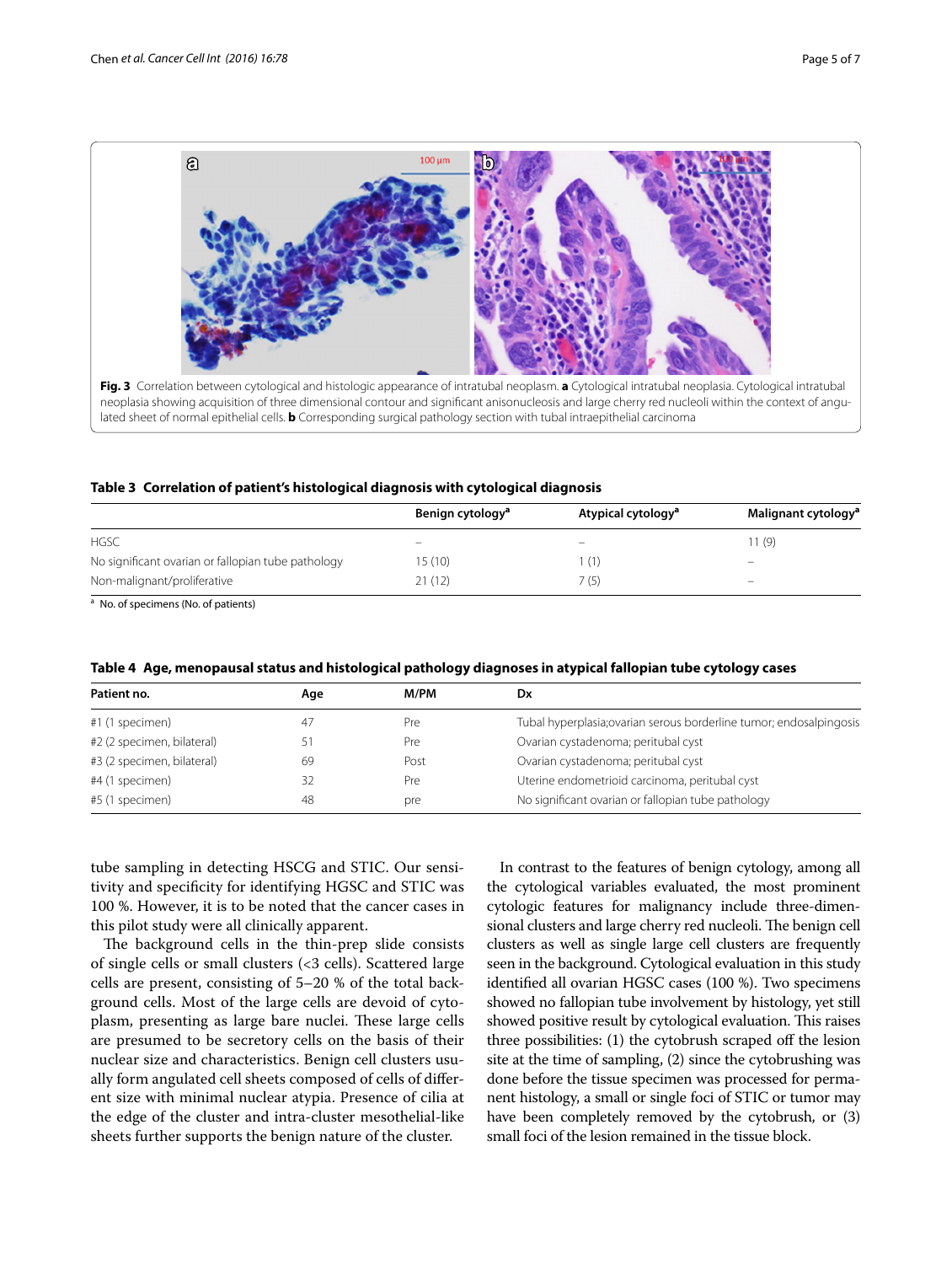In addition to the benign and malignant groups of tubal cytologic findings, there is a third group of atypical tubal cytology. Although moderate anisonucleosis and even nucleoli can be seen in the atypical group, the atypical cell clusters maintained their angulated contour, compared to the three-dimensional epithelial cell clusters in malignant group. In current study, the atypical cytological diagnoses were associated with a nonmalignant proliferative disorder seen via histology. The significance of this correlation is unclear at this stage. Although statistical analysis showed no significant correlation between atypical cytology and any specific non-malignant disorder, this may be due to the limited sample size in the current study. Only 7 specimens (from 5 patients) with atypical cytology were identified. Future studies with a larger sample size may be better able to identify the disorders most associated with an atypical cytology.

Interestingly, cytological evaluation correctly identified both HGSC and intratubal neoplasia in two cancer specimens containing STIC, suggesting the utility of fallopian tube cytology in early detection of the pelvic HGSC. Future studies focusing on developing more sensitive and reliable early detection methods are clearly needed within this area. Alteration of TP53 is known for playing a key role in cancer development [[22\]](#page-6-10). Tubal serous neoplastic lesions including STIC, tubal dysplasia, and even benign looking tubal cells with p53 signature are known to harbor TP53 mutations and stain strongly and diffusely with the p53 antibody [\[22](#page-6-10), [23](#page-6-11)]. IMP3, an oncoprotein, is a member of insulin-like growth factor II mRNA binding proteins, also known as IGF2BP3 [[24,](#page-6-12) [25\]](#page-6-13). Overexpression of IMP3 is observed in a series of human malignancies, including ovarian, endometrial, and cervical cancers [[26–](#page-6-14)[28](#page-6-15)]. Our prior study showed that IMP3 may serve as a complimentary biomarker in diagnosing STIC and overexpression of IMP3 in tubal epithelia increases the risk of ovarian serous cancer development [[29,](#page-6-16) [30](#page-6-17)]. It will be of great interest to examine if tubal cytology in combination with biomarker studies may increase the sensitivity and specificity of detecting serous cancer of tubal origin.

### **Conclusions**

In summary, this study shows tubal cytology can distinguish malignant from non-malignant and identify precursor lesions such as STIC. In addition, tubal cytology may help to identify non-malignant proliferative disorders. There is potential utility for tubal cytology in screening women at high risk for ovarian or tubal malignancy prior to bilateral risk reducing salpingo-oophorectomy.

#### **Abbreviations**

HGSC: ovarian high grade serous carcinoma; BSO: bilateral salpingo-oophorectomy; SCE: secretory cell expansion; SCOUT: secretory cell outgrowth; STIC: serous tubal intraepithelial carcinoma.

#### **Authors' contributions**

WZ and SC designed research; HC, SA performed research; RK contributed analytic tools; WZ, HC, and RK analyzed data; and WZ, SC, and HC wrote the paper. All authors read and approved the final manuscript.

#### **Author details**

<sup>1</sup> Department of Pathology, University of Arizona College of Medicine, Tucson, AZ 85724, USA.<sup>2</sup> Department of Obstetrics and Gynecology, University of Arizona College of Medicine, Tucson, AZ 85724, USA. 3 University of Arizona Cancer Center, Tucson, AZ 85724, USA. 4 Department of Pathology, University of Texas Southwestern Medical Center, Dallas, TX 75390, USA.<sup>5</sup> Department of Obstetrics and Gynecology, University of Texas Southwestern Medical Center, Dallas, TX 75390, USA.

#### **Acknowledgements**

We appreciate the help of Dr. Cragun and Dr. Hatch in patient recruitment and specimen collection. We appreciate Dr. F Aly's help in the process of IRB application and reading some of the cytology samples. We also appreciate the financial support from the Department of pathology, University of Arizona. The project is partially supported by Mark and Jane Gibson endowment fund to WZ.

#### **Competing interests**

The authors declare that they have no competing interests.

#### **Ethics approval and consent to participate**

An Institutional Review Board approval was obtained from University of Arizona prior to commencing the study.

#### **Funding**

The project is supported by Depart of Pathology, University of Arizona. The project is partially supported by Mark and Jane Gibson endowment fund to WZ.

## Received: 18 July 2016 Accepted: 24 September 2016 Published online: 01 October 2016

#### **References**

- <span id="page-5-0"></span>1. Carlson JW, Miron A, Jarboe EA, Parast MM, Hirsch MS, Lee Y, et al. Serous tubal intraepithelial carcinoma: its potential role in primary peritoneal serous carcinoma and serous cancer prevention. J Clin Oncol. 2008;26:4160–5.
- 2. Kurman RJ, Shih Ie M. The origin and pathogenesis of epithelial ovarian cancer: a proposed unifying theory. Am J Surg Pathol. 2010;34:433–43.
- <span id="page-5-3"></span>3. Lee Y, Miron A, Drapkin R, Nucci MR, Medeiros F, Saleemuddin A, et al. A candidate precursor to serous carcinoma that originates in the distal fallopian tube. J Pathol. 2007;211:26–35.
- 4. Li J, Fadare O, Xiang L, Kong B, Zheng W. Ovarian serous carcinoma: recent concepts on its origin and carcinogenesis. J Hematol Oncol. 2012;5:8.
- 5. Przybycin CG, Kurman RJ, Ronnett BM, Shih Ie M, Vang R. Are all pelvic (nonuterine) serous carcinomas of tubal origin? Am J Surg Pathol. 2010;34:1407–16.
- <span id="page-5-1"></span>6. Zheng W, Fadare O. Fallopian tube as main source for ovarian and pelvic (non-endometrial) serous carcinomas. Int J Clin Exp Pathol. 2012;5:182–6.
- <span id="page-5-2"></span>7. Mehra KK, Chang MC, Folkins AK, Raho CJ, Lima JF, Yuan L, et al. The impact of tissue block sampling on the detection of p53 signatures in fallopian tubes from women with BRCA 1 or 2 mutations (BRCA+) and controls. Mod Pathol. 2011;24:152–6.
- <span id="page-5-4"></span>8. Crum CP, Xian W. Bringing the p53 signature into focus. Cancer. 2010;116:5119–21.